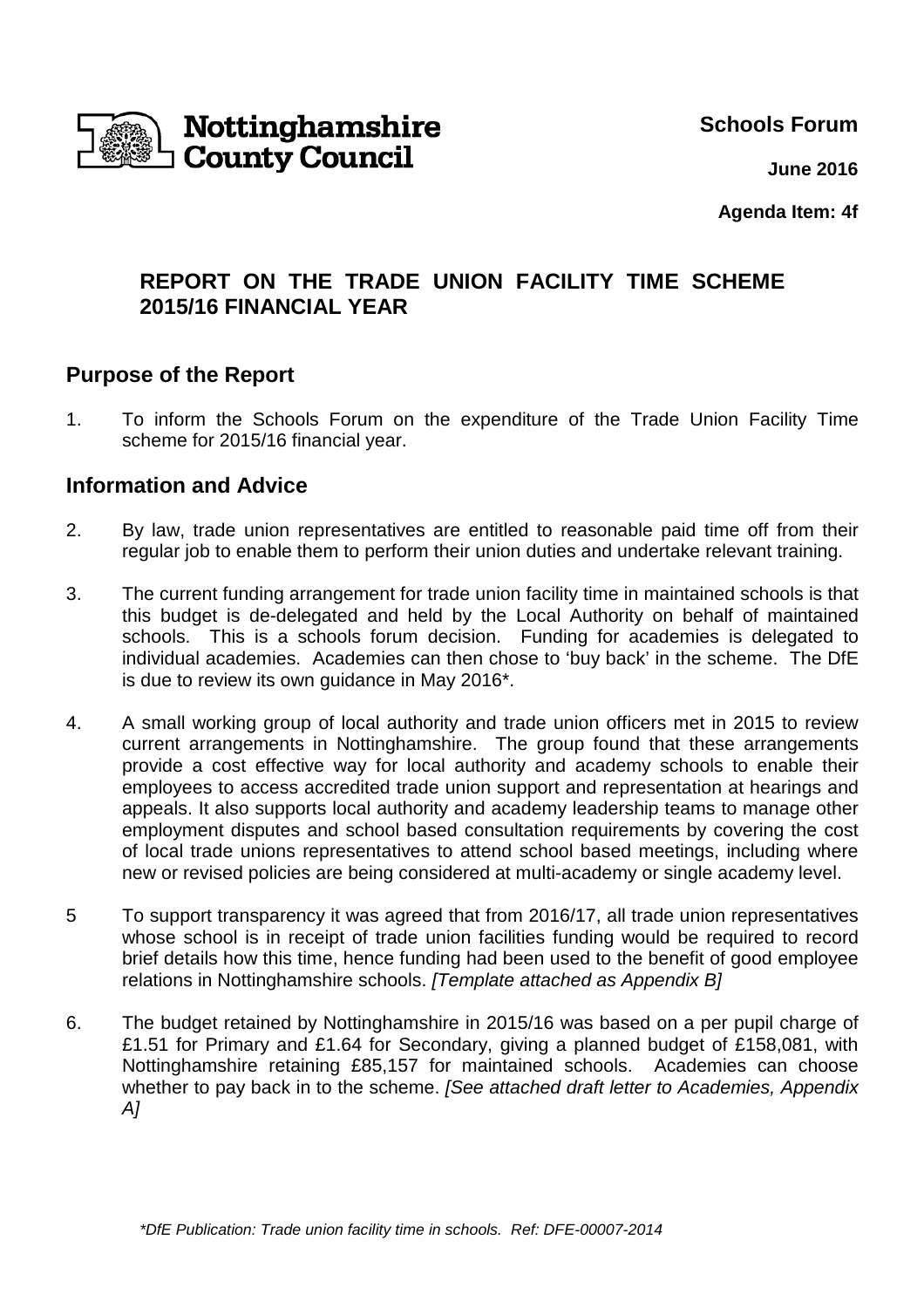7. The work of the project group outlined in paragraph 4 above raised the profile of these arrangements and 22 Academies chose to pay back into the scheme in 2015/16, totalling £21,497. In 2014/15 there were 9 academies buying into the scheme. The academies for 2015/16 were:

The Dukeries Academy, East Leake Academy, The Holgate Academy, Mansfield Primary Academy, The National CofE Academy, Quarrydale Academy, The Redhill Academy, Retford Oaks Academy, Tuxford Academy, Tuxford Primary, The Kimberley School, Magnus CofE Academy, Harworth CofE Academy, St Mary's CofE Primary School, St John's CofE Primary (Worksop), The South Wolds Academy & Sixth Form, The Elizabethan Academy, The West Bridgford School, Outward Academy Valley, Kirkby College, Hall Park Academy, Outward Academy Portland.

There was also a carry forward from 2014/15 of £150,459.39

8. Expenditure for the scheme in 2015/16 is as follows

| <b>Trade</b><br><b>Union</b> | <b>Activity</b>                                                                                                                                                                        | <b>Costs</b> |
|------------------------------|----------------------------------------------------------------------------------------------------------------------------------------------------------------------------------------|--------------|
| <b>NASUWT</b>                | Contribution to staff time:<br>Kimberly School, J Glynn 2 days per week<br>The Elizabethan Academy, V Lindley, 1 day per week                                                          | £34,385      |
|                              | Dukeries, A Hind, 1.5 days per week                                                                                                                                                    |              |
|                              | <b>Travel expenses</b>                                                                                                                                                                 | £788         |
|                              | <b>Total</b>                                                                                                                                                                           | £35,173      |
| <b>NUT</b>                   | Contribution to staff time:                                                                                                                                                            | £37,015      |
|                              | Kirkby College, L Conway, 4 days per week<br>Park Hall Academy, R Illingworth, 1 day per week                                                                                          |              |
| <b>NAHT</b>                  | Contribution to staff time:<br>Wadsworth Fields Primary, S Bates, HT contribution<br>Lovers Lane, S Holland, HT contribution<br>Brookhill Leys Primary, J Sainbury, HT contribution    | £15,594      |
|                              | Albany Infant, H Webster, HT contribution<br>Lowes Wong, M Follen, HT contribution                                                                                                     |              |
| Unison                       | Contribution to staff time:<br>Selston High Sch, L Maddison, 2 days per week<br>Springbank, L Foreman, 1 day per week (from Jan 16)<br>Leen Mills Primary, H Allister, 4 days per week | £40,408      |
|                              | <b>TOTAL EXPENDITURE</b>                                                                                                                                                               | £128,190     |